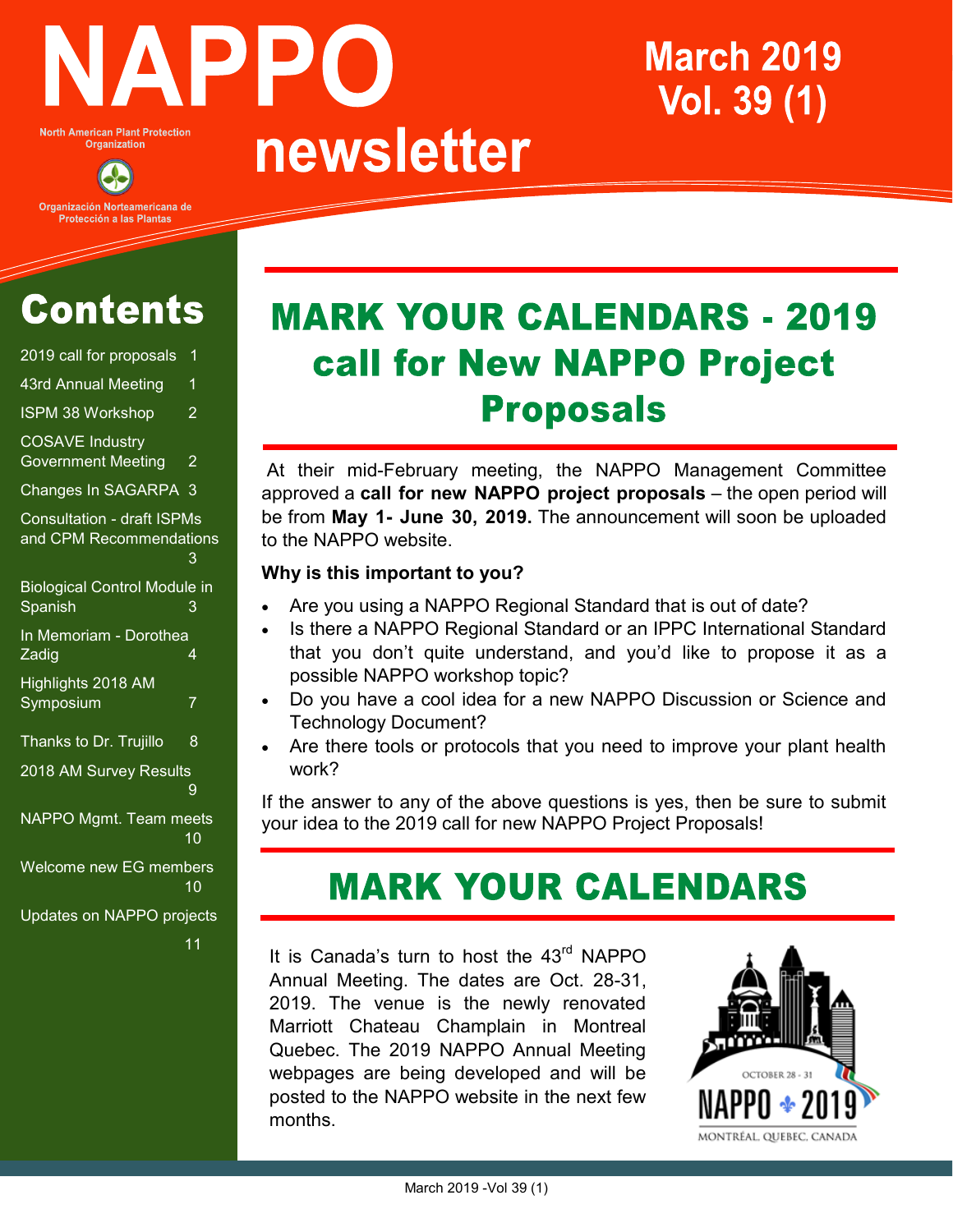### **NAPPO to host the "America's Focused" workshop on the Implementation of ISPM 38 - International Movement of Seeds**

The workshop will be held at the main campus of the Inter-American Institute for Cooperation in Agriculture (IICA) in San Jose Costa Rica. Workshop dates are March 5-7, 2019.

Thus far, 56 participants representing governments and seed associations from 18 countries (Canada, United States, Mexico, Guatemala, El Salvador, Honduras, Nicaragua, Costa Rica, Jamaica, Ecuador, Peru, Bolivia, Brazil, Argentina, Paraguay, Uruguay, Switzerland, the Netherlands) have registered to attend the workshop. The final Agenda for the workshop can be found here – [http://www.nappo.org/english/nappo](http://www.nappo.org/english/nappo-seeds-workshop/final-agenda/)-seeds-workshop/final-agenda/

The Secretariat would like to acknowledge the financial assistance provided by APHIS-PPQ and APHIS International Services to help defray workshop costs. The funds from APHIS-IS will fund the attendance of 5 participants from the Americas. NAPPO also gratefully acknowledges financial contributions received from seed associations from the NAPPO region – Canadian Seed Trade Association - CSTA, American Seed Trade Association - ASTA and Asociación Mexicana de Semilleros – AMSAC.

### **NAPPO invited to present at COSAVE region Industry-Government meeting**

Representatives from the NPPOs of COSAVE countries (Argentina, Bolivia, Brazil, Chile, Paraguay, Peru and Uruguay) and plant and plant product industries from the region (seeds, grains, fruit, oilseeds, citrus, flowers) met in Rio de Janeiro, Brazil, on Dec. 13-14, 2018 to ..

- analyze the outlook and future challenges for the region as an exporting block,
- present and share the COSAVE Strategic Plan 2018-2028 with industry, and
- initiate a dialogue with industry stakeholders concerning how to communicate/consult and work more closely on strategic plant health issues in order to prioritize action plans in concert.

NAPPO was asked to present on experiences in our region concerning our longtime and successful interactions with our industry stakeholders.



Participants of the COSAVE region Industry / Government meeting in Rio de Janeiro Brazil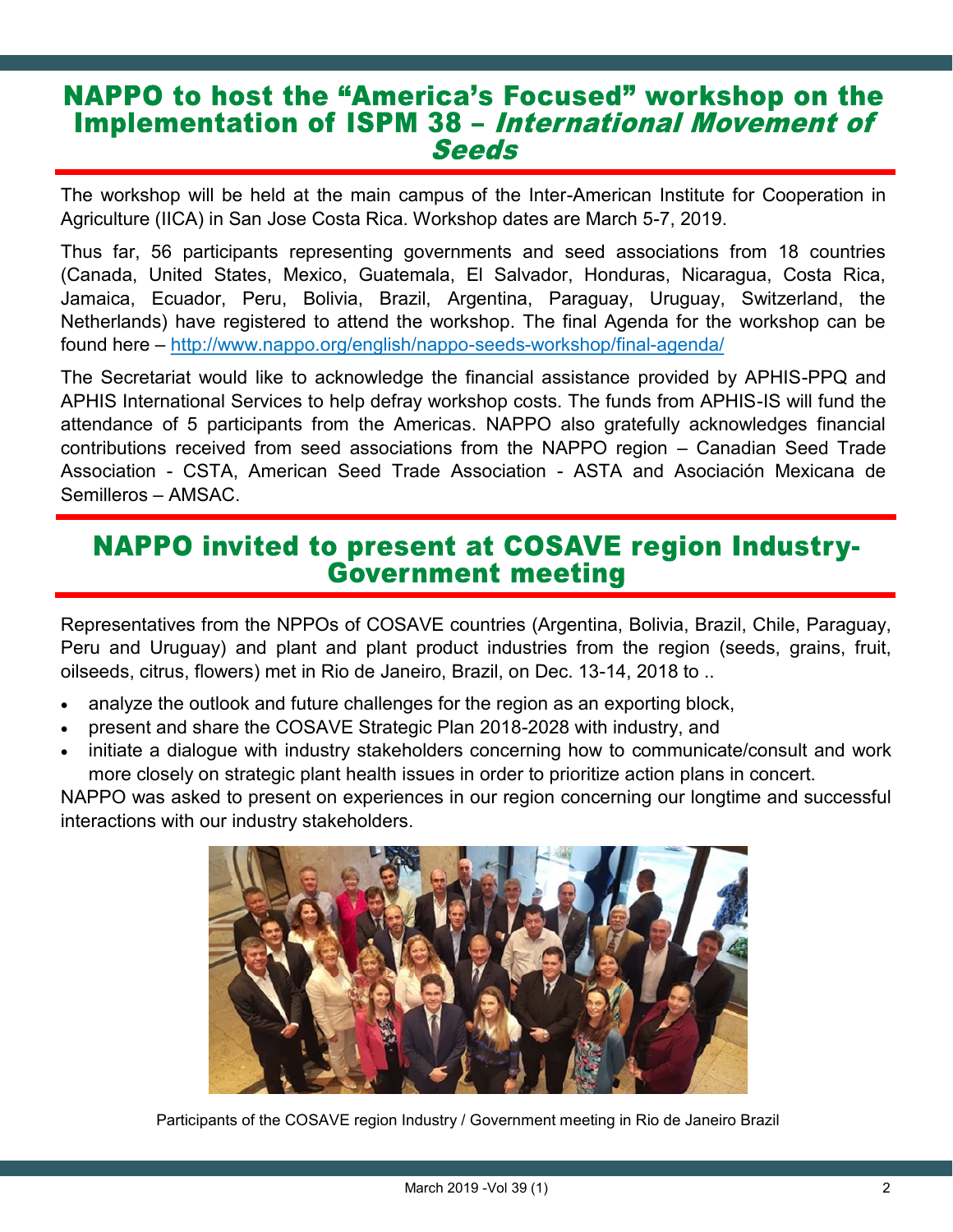### **Mexico - Changes in SAGARPA (Secretariat of Agriculture, Livestock, Rural Development, Fisheries and** Food)

Under the new administration of Mexico's president Mr. Andrés Manuel López Obrador, the Secretariat of Agriculture, Livestock, Rural Development, Fishery and Food (SAGARPA in Spanish) has changed names. It is now known as the Secretariat of Agriculture and Rural Development (SADER). Its main offices will relocate to Ciudad Obregón, Sonora from Mexico City and be under the leadership of the new Secretary of Agriculture Mr. Víctor Villalobos Arámbula.

SADER will focus on self-sufficiency for Mexico in order to reduce reliance on imports of basic food staples such as corn, beans, wheat flour, rice and fresh milk, which will benefit 2-million small scale Mexican producers. Priority projects for SADER will focus on assuring food security for its neediest citizens. To achieve their new objectives, the organization will restructure its services in order to streamline field operations. Several regional offices will close and the current undersecretaries will be reduced from three (Food and Competitiveness, Agriculture and Rural Development) to two (Agriculture and Food Self-sufficiency).

### **Consultation period for IPPC draft International Standards for Phytosanitary Measures (ISPMs) and for Commission on Phytosanitary Measures (CPM) Recommendations**

Draft ISPMs for 2<sup>nd</sup> Consultation:

- *Authorization of entities to perform phytosanitary actions*
- *Requirements for the use of modified atmosphere treatments as a phytosanitary measure*
- Revision of ISPM 8 *Determination of pest status in an area*

will be available for comment during the International Plant Protection Convention (IPPC) open consultation period scheduled for July 1 – Sept. 30, 2019. Other documents may be included pending the outcome of the 14<sup>th</sup> Session of the Commission on Phytosanitary Measures - CPM-14 (April 1-5) and the IPPC Standards Committee Meeting (May 6-10).

### **Spanish version of Biological Control Module (RSPM 12)** soon Available Online

The Biological Control Expert Group alongside the NAPPO Secretariat wishes to inform that the Spanish Version of the Online Module to assist stakeholders in the preparation of a petition for first release of entomophagous biological control agents following the guidance available in **RSPM 12** has been completed. The 182 PowerPoint slides and Spanish voice-over are being converted to an Adobe Presenter format and will soon be uploaded to the NAPPO website.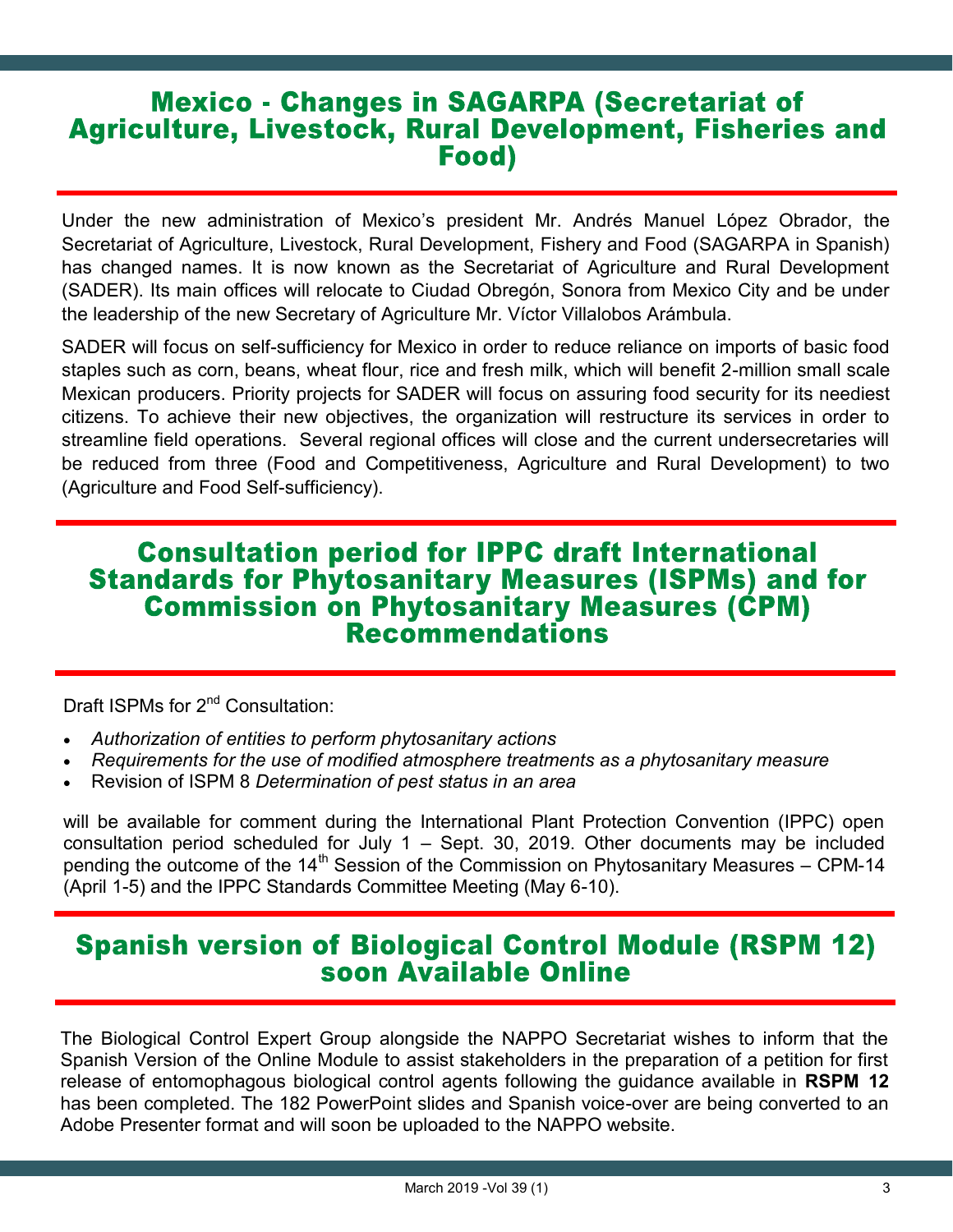# In Memoriam – Dorthea Zadig



We are deeply saddened by the news of the death of Dorthea Zadig, who passed in her sleep on January 8, 2019. With her passing, the global plant protection community lost a legend.

Dorthea began her career with the California Department of Food and Agriculture in 1976. Until 1990 she worked primarily as an entomologist in the area of pest detection and eradication, particularly fruit fly detection and eradication. Much of her time was spent on fruit fly programs in the Los Angeles area, a place she loved. "Eighteen million people can't be wrong!" she often quipped when describing life in the LA basin.

In 1990, she transferred to the Pest Exclusion Branch as a senior agricultural biologist, a formal role from which she retired in December 2011. There, primary responsibilities included risk analysis, research, and strategic planning. She was special assistant to the plant industry director when she retired.

Dorthea was undoubtedly best known, nationally and internationally, for her contributions to numerous initiatives, working groups, and panels, including for USDA-APHIS, the National Plant Board, the North American Plant Protection Organization, and the state of California.

In the realm of plant protection, Dorthea was a master when it came to the global trade and phytosanitary framework – GATT, WTO, SPS, and all the related acronyms seasoned every discourse. She didn't much suffer fools, and could grow impatient with bureaucracy and irrelevance ("so what, who cares?" was a favored litmus test) but she patiently shared her knowledge and perspective with anyone willing to receive it with equal seriousness of intent.

Dorthea had a style that might best be characterized as quiet, passionate tenacity. She did not seek the limelight, but defended her ground, which she'd found and occupied through reason and critical analysis. The higher-profile public speaking occasions usually called for her favorite bright red "power dress." Her passion and tenacity prompted several of us to give her the nickname "Dragon Lady," which she wore like a badge of honor.

She was an advocate for everything that contributes to the richness of California (and American) agriculture. She so loved and respected each and every agricultural industry that engaged in and benefited from the work of the plant protection community. For Dorthea, her work was largely her life. Her impact is captured in these reflections of some who worked most closely with her: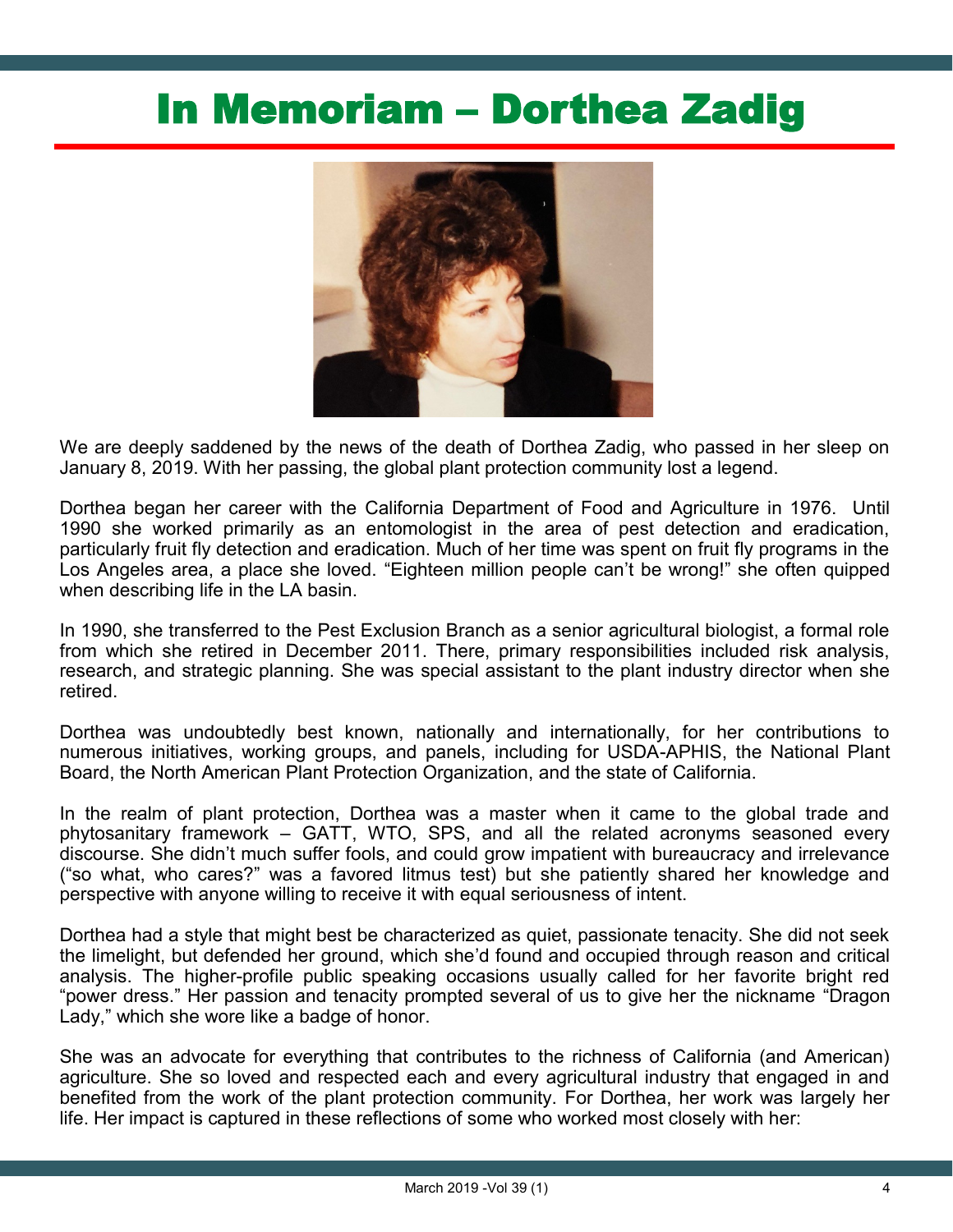**Robert Griffin, USDA-APHIS-PPQ-PM**: *Dorthea will always be a very special person to me, first as a true friend but also as a respected colleague. She was thoughtful and at the same time difficult. She was critically analytical and at the same time funny. She did her homework and knew what she was talking about but could be convinced otherwise if met with similarly strong convictions and persistence. She had a strong role in effecting change in the course of phytosanitary affairs through her work in the Safeguarding Review, the PRA Review and numerous APHIS, NAPPO and IPPC initiatives. Dorthea was the only person I have ever known that could engage equally well in discussions of State, national, and international phytosanitary topics at any depth you wanted. She was a dedicated student of the WTO-SPS Agreement, especially regarding dispute settlement. We*  spent many hours debating various aspects of disputes and especially the concept of "rational *relationship" – an important piece of every SPS dispute that she was convinced should be an explicit principle. Dorthea was one of those rare characters in one's career that truly makes a difference both personally and professionally. The phytosanitary community has lost a piece of its heart.*

**Secretary Karen Ross, California Department of Food and Agriculture**: *Our department, in its 100 years, has become a global leader, in part because it has been blessed by talented people like Dorthea Zadig; people who loved their jobs, loved agriculture and the plant world, and were inspired by and loyal to the mission of CDFA! Dorthea was dedicated to looking for new and better ways of helping us combat invasive pests. She played a significant role in our fruit fly programs and went on to become a key liaison with plant health organizations like the National Plant Board and the North American Plant Protection Organization, national industry organizations such as AmericanHort, and many California industry groups. Dorthea Zadig helped lead us to the modern international phytosanitary system we now practice, and we owe her a substantial debt of gratitude.*

**Ric Dunkle, American Seed Trade Association and former USDA-APHIS-PPQ Deputy Administrator:** *I was very saddened to learn of Dorthea's sudden passing. My major interactions with Dorthea were back in the early 2000's when APHIS was developing its strategy to implement the findings of the safeguarding review. I had a very high respect for Dorthea for her expertise in plant health and her passion for finding solutions for complex problems. She was a true professional who had a major impact both at the state and federal level. I valued her both as a fellow colleague and true friend!*

**Paula Henstridge, Assistant Deputy Administrator, Intergovernmental Relations, APHIS-PPQ:** *I was pleased to work with someone who was as visionary as she was and as passionate about safeguarding our agriculture and plant resources as anyone I've known. Her support of PPQ's efforts to implement the Safeguarding Review, which she was also instrumental in developing, were invaluable to me as the coordinator. It was a pleasure to know her professionally and personally.*

**Ron Sequiera, USDA-APHIS-PPQ-CPHST***: With the loss of Dorthea Zadig we lose one of the giants of plant health and environmental protection, a dependable counterpart in innumerable phytosanitary battles, a vigorous and intensely reflective scientific mind and a colleague with a firm grip on the realities of complex program delivery. Dorthea was never afraid to look someone straight in the eye and share her views and did so with grace, wisdom and a gentle hand. Her life has left us a prodigious list of good things and we remain committed to build on her generous legacy.* 

**Ambassador Isi A. Siddiqui, former Director of CDFA's Division of Plant Industry and former USDA Undersecretary of Agriculture:** *We all are saddened by the news of passing of Dorthea Zadig. She was passionate about her chosen profession of plant protection and excelled at it. As a*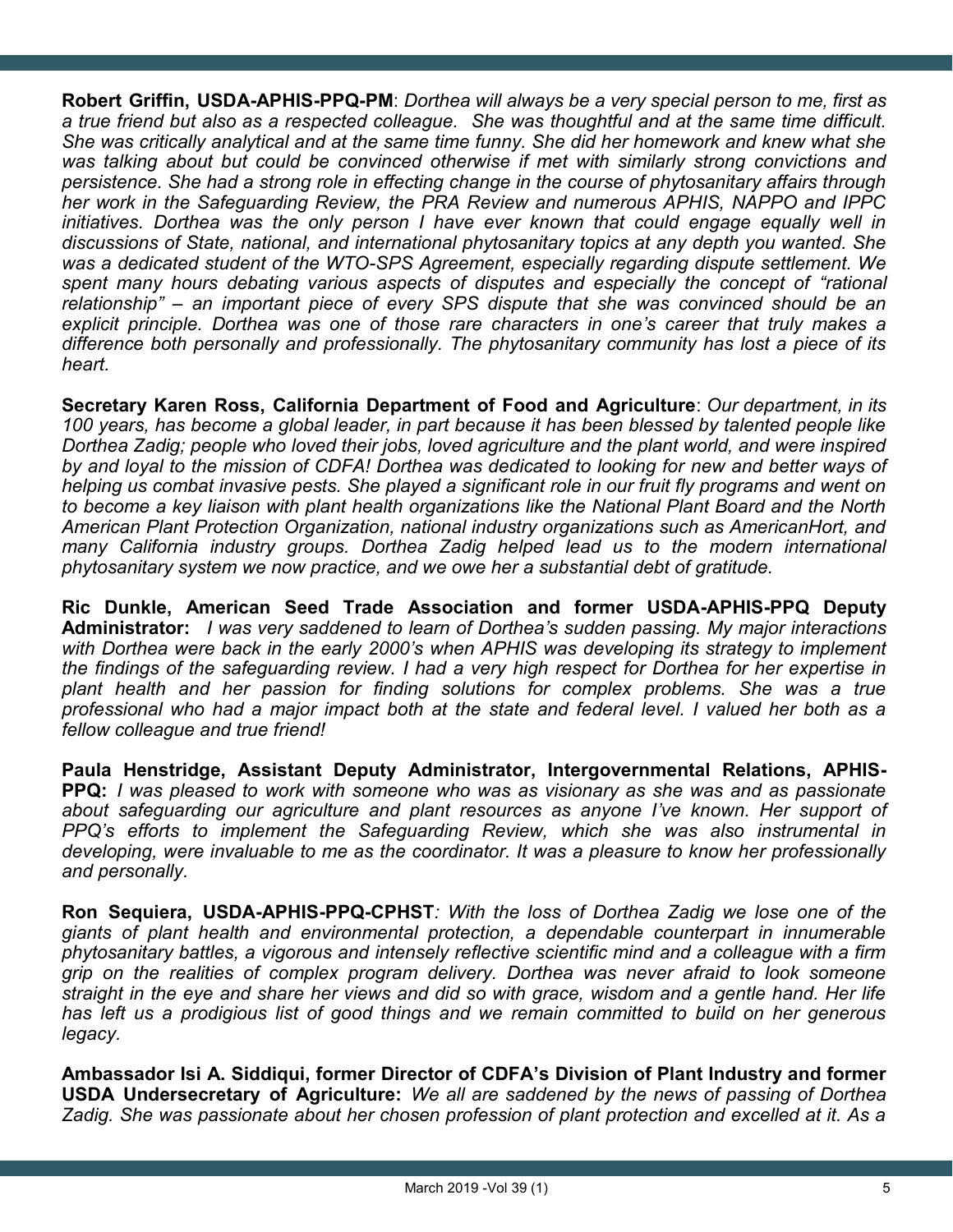*result, not only California Agriculture but the entire U.S. agriculture benefited from her expertise and contributions. I had the pleasure of working and traveling with Dorthea all over the state of California between 1976 and 1997. Dorthea was hired in 1976 as an Entomologist on the first Gypsy Moth Eradication Project in San Jose. She showed her leadership and organizational skills in achieving success of the project. From there she moved on to work on the first Medfly Eradication Project in the San Francisco Bay Area in 1980 and the rest is history. I will always remember her special talent in establishing close working relationships with other plant health professionals at the county, state and federal levels. While Dorthea is no longer with us, she has left deep footprints for all plant health professional to follow.*

A partial list of her immense contributions:

- In 1999, Dorthea chaired the pest exclusion committee for the Safeguarding Plant Resources stakeholder review of the US plant pest exclusion and rapid response system. Hers was the working committee with the most daunting task. She gave it her all, and had outsize influence on the total effort. The resulting report provided a meaningful blueprint for APHIS efforts to modernize its safeguarding program in the years to come.
- For NAPPO, Dorthea served on the Plants for Planting Panel, and was instrumental in the development of RSPM 24, *Integrated Pest Risk Management Measures for the Importation of Plants for Planting into NAPPO member countries*. She was a Pest Risk Analysis panel member, contributing to the development of RSPM 31 – *General Guidelines for Pathway Risk Analysis*. She contributed to development of RSPM 33 - *Guidelines for Regulating the Movement of Vessels from Areas Infested with the Asian Gypsy Moth.*
- Dorthea was a founding and active member of the National Plant Board's Japanese Beetle Harmonization Plan initiative, among many others.
- At the state level, Dorthea was a key player in nearly every major pest-related initiative, including the Secretary's Blue Ribbon Panel on Future Strategies for Pest Exclusion (1993-4), CACASA's Pest Exclusion Committee (1994-5); and, the Governor's Pest Eradication Task Force, which began in 1995 and is ongoing as an implementation committee.

#### **Back at the Ranch…**

Dorthea lived a quiet, rather private personal life, most of it on her ranchette in the Sierra foothills near Cool, California. Her natural inclination was toward fewer friends, but intense and loyal friendships. She loved animals, especially rescue animals, and had a virtual menagerie. Who needs an alarm clock when you have Dulce, her burro, who brayed in welcome of each new day's light? She loved to grow unusual roses, and a few specialty citrus.

She was an avid gourmet and a foodie long before the term became popular. She lived by the adage that the best way to ruin good meat or fish was to cook it; tartare and half-shell oysters and sashimi and everything exotic constituted her zone. She loved fine wine, and a good peaty, smoky single malt Scotch whisky. Evoking in the discerning eater recollections of the late M.F.K. Fisher, Dorthea often quipped, "Living well is the best revenge." And she did.

Dorthea's world view was exactly that. She especially loved Mexico and had the occasion to visit now and again for NAPPO meetings or pest-specific collaborations. She felt a special kinship with the life, art, and writings of Frida Kahlo, who seemed a kindred spirit in so many ways, not least because of Kahlo's strong independence despite lifelong suffering with crippling pain.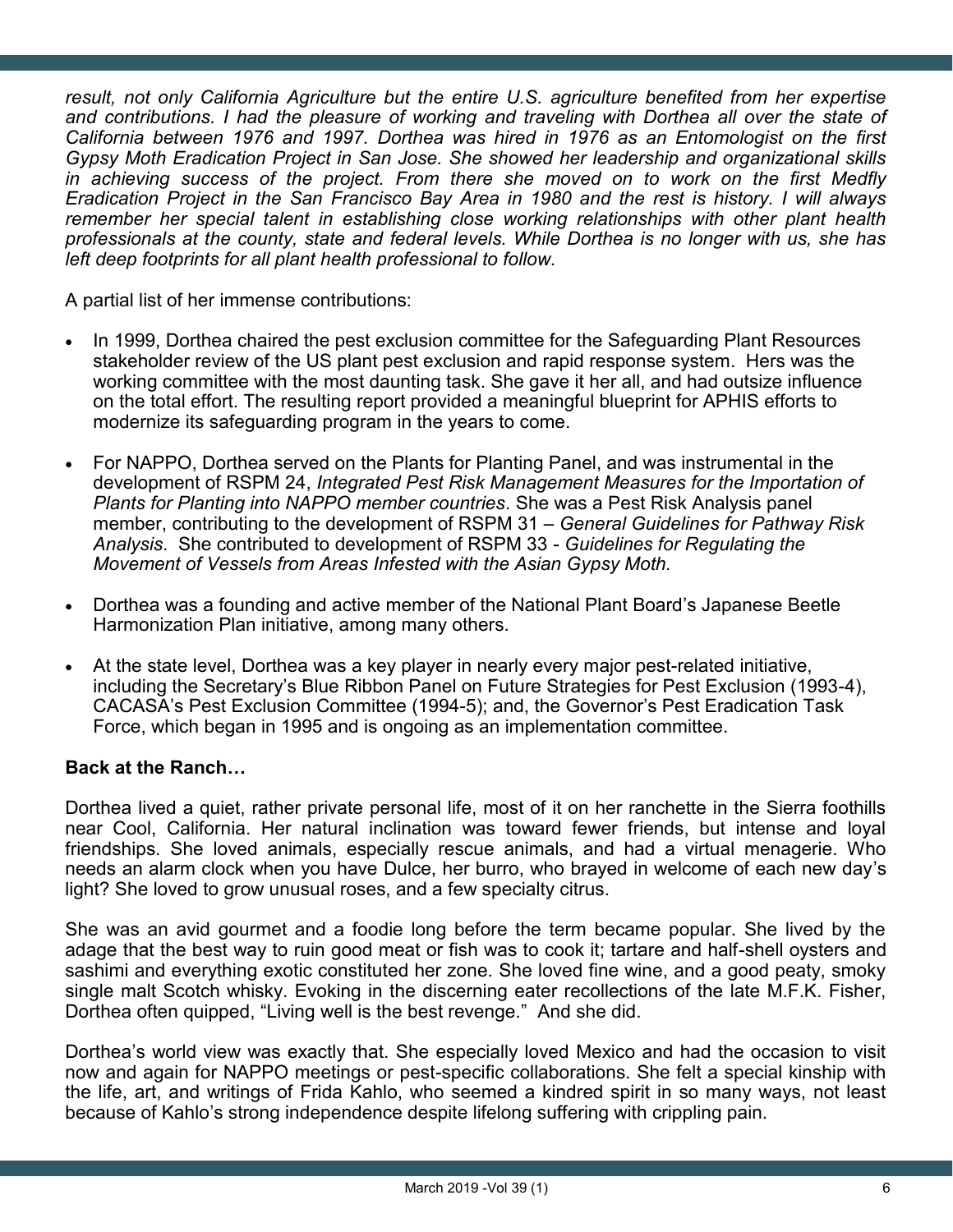We regret that her time with us has come to an end. We reflect on how Dorthea enriched our lives and our work. May the fond memories and enormous, often unsung contributions to the greater good live on. That will be her proud legacy.

By Craig Regelbrugge

*Many contributed to this remembrance of Dorthea's life, work, and impact. Special thanks to her former CDFA colleagues Kathy Kosta and Barbara Hass, to Robert Griffin, Lin Schmale, and Paula Henstridge.* 

### **Highlights from the 2018 NAPPO Annual Meeting Symposium: "Less is more: Precision safequarding"**

The 2018 NAPPO Annual Meeting Symposium attracted 100 or so participants that ranged from regulatory plant health officials to industry stakeholders representing many sectors. The Symposium focused on how to effectively manage pest risk by considering precise collaborative interventions along a plant production pathway in order to deliver *the right effort at the right place to obtain the right outcome*. All Symposium presentations are available on the NAPPO website at: [http://nappo.org/english/nappo](http://nappo.org/english/nappo-anual-meeting-report-2018/symposium/)-anual-meeting-report-2018/symposium/

The concept and approach of precision safeguarding begins with focusing on areas of highest risk. It prioritizes resources in a way that maximizes the management of risk along the safeguarding continuum. It takes full advantage of cutting-edge science, technology, and data analysis. It promotes risk-based designs that are more precise and strategic and that give the plant health community an opportunity to be truly innovative. Plant health precision safeguarding represents a new mindset - the appropriate response is no longer one-size-fits-all, but rather is adjusted to the risk and the resources.

The Symposium highlighted collaboration and partnerships between regulators and industry stakeholders in the NAPPO region. Looking to the future there is much more work to be done. For example, the adoption of Risk-Based Sampling (RBS) for inspection is critical as RBS "tailors" inspection efforts to risk and generates more/better data for development of smarter safeguarding models. In addition, regulatory designs and management/mitigation systems need to continue evolving in order to have the necessary flexibility to improve the linkage of risk to measures.

#### **Symposium Group Discussions**

After the presentations, attendees were divided into groups to consider questions related to precision safeguarding. An abridged listing of their "take home messages" follows below.

*How can governments in the NAPPO region begin/continue to apply precision safeguarding?* 

- Use predictive modeling/mapping to identify high-risk areas and better focus resources.
- Develop ways to quantify effectiveness of systems approaches and other safeguarding activities.
- Work towards treatment harmonization.
- Start small use pilots to gain stakeholder trust.
- Identify current industry best management practices that contribute to safeguarding.
- Look at case-studies such as seeds (systems approaches/ REFRESH), sea containers (NASCI) and nursery stock industries/sectors (e.g. GCP or offshore cuttings pilot program), among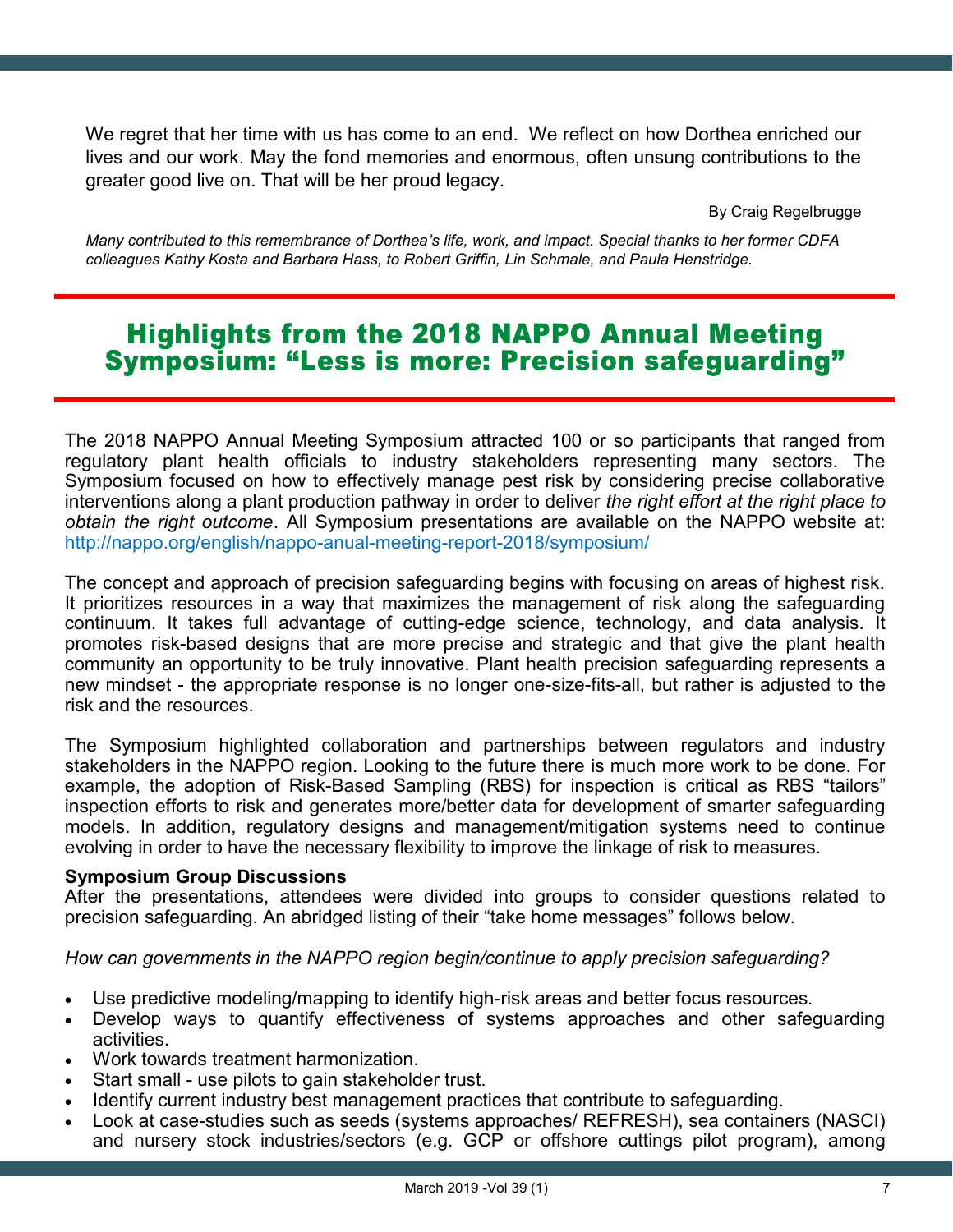others. All these programs were forced to look for alternatives; regulators and industry worked in concert to develop pilots or alternatives.

- Look at costs versus return on investment and how to balance these if it doesn't make economic sense, it won't happen.
- Move towards implementation of a more flexible rulemaking processes.
- Increase and improve partnerships with industry and consider industry innovations.
- Improve outreach and awareness.
- Share information between countries including targeting results (where possible) or interception data, create information sharing systems and tools.

*What industry practices or programs exist that can be leveraged towards precision safeguarding?* 

- Explore use of industry-voluntary programs as a basis for systems.
- Use industry associations for communication and awareness raising.
- Look at quality management and quality assurance programs and recognize and accredit these; take advantage of existing audits for quality assurance; create motivation to do quality assurance.
- Look at existing accreditation systems.
- Quantify risk for specific types of products in specific sectors (e.g. dunnage, other wood products, data).
- Note that this is a business opportunity. Increase focus on systems approaches. Industries will jump on board if the business incentives can be articulated. If it makes sense from the business side, industry will implement such approaches.
- Look at leveraging NPPO-led commodity sector meetings to learn from what industries want/ seek.

## Thanks to Dr. Trujillo Arriaga for his contributions to NAPPO as member of the Executive Committee representing Mexico

The NAPPO Secretariat would like to take this opportunity to congratulate Dr. Francisco Javier Trujillo Arriaga for his recently announced promotion to Director General of the National Services for Plant Health, Safety an Agri-food Quality (SENASICA). Dr. Trujillo Arriaga's appointment was made official by Mr. Victor Villalobos Arámbula, Secretary of Agriculture and Rural Development (SADER), in Mexico City this past December. As such, Dr. Trujillo Arriaga will no longer serve as Mexican representative to the NAPPO Executive Committee (EC).

Dr. Trujillo Arriaga has been a NAPPO EC member since 2008, with key contributions towards developing and implementing NAPPO's strategic vision. During the past 15 years he has actively served in different capacities at the International Plant Protection Convention (IPPC) level, occupying different positions such as current chair of the Commission on Phytosanitary Measures (CPM), chair of the CPM Bureau, chair of the IPPC Strategic Planning Group and member of a 12-person expert group invited by the Food and Agriculture Organization to revise the text of the IPPC.

As a civil servant, Dr. Trujillo Arriaga served as Director of the School of Graduate Studies (COLPOS) and former Director General for SENASICA.

The NAPPO Secretariat acknowledges and thanks Dr. Trujillo Arriaga for his contributions to our Regional Plant Protection Organization and wish him the best success in his new position.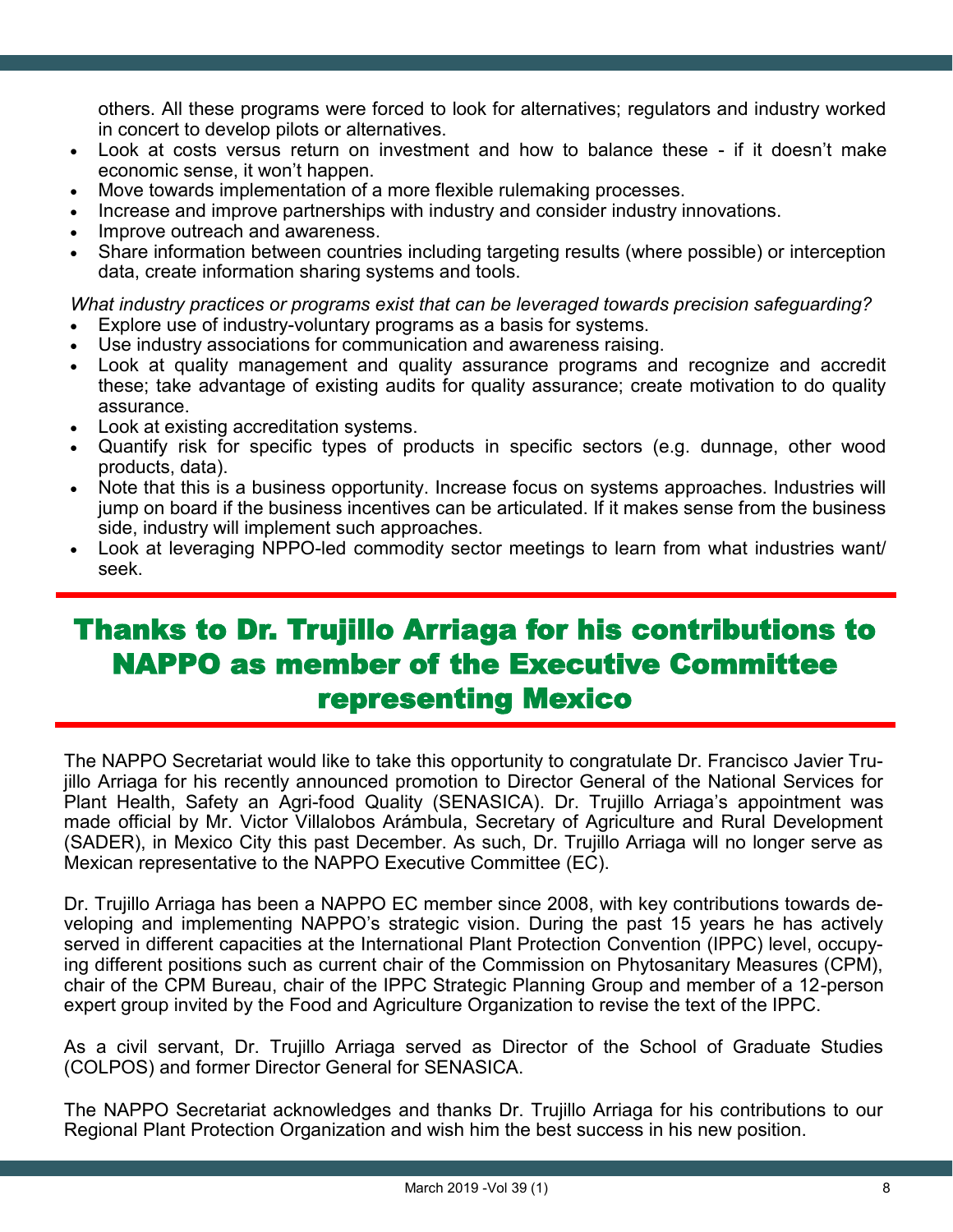# **2018 NAPPO Annual Meeting Survey Results**

The results of a questionnaire sent out to all 2018 NAPPO Annual meeting participants are summarized below. Responses to questions indicate the percentage of responders in each category. Number of responses received is indicated by "n".

|                  | <b>Question</b>                                                                                                                                                           | <b>Strongly</b><br>agree or<br>adequate | <b>Agree or</b><br>long | <b>Disagree</b><br>or short | n  |
|------------------|---------------------------------------------------------------------------------------------------------------------------------------------------------------------------|-----------------------------------------|-------------------------|-----------------------------|----|
| $\mathbf{1}$     | The length of the meeting was: adequate, long,<br>short                                                                                                                   | 94.1                                    | 5.9                     | 0.0                         | 51 |
| $\overline{2}$   | The meeting was well structured and focused on<br>the theme of Agricultural Trade - the America's<br>Experience                                                           | 66.0                                    | 34.0                    | 0.0                         | 50 |
| $\overline{3}$   | I was satisfied with the location of the meeting.                                                                                                                         | 49.0                                    | 44.9                    | 6.1                         | 49 |
| $\overline{4}$   | I was satisfied with the venue and the arrange-<br>ments.                                                                                                                 | 52.9                                    | 41.2                    | 5.9                         | 51 |
| 5                | I was satisfied with the interpretation (translation)<br>services provided.                                                                                               | 76.6                                    | 23.4                    | 0.0                         | 47 |
| 6                | I was satisfied with the facilitator (Master of Cere-<br>monies).                                                                                                         | 88.2                                    | 11.8                    | 0.0                         | 51 |
| $\overline{7}$   | The agenda was well-structured and themes were<br>relevant to me.                                                                                                         | 54.0                                    | 46.0                    | 0.0                         | 50 |
| $\overline{8}$   | The agenda provided enough room for networking<br>and exchange of ideas.                                                                                                  | 42.0                                    | 48.0                    | 10.0                        | 50 |
| $\boldsymbol{9}$ | The Knowledge Topic sessions and presentations<br>were relevant to my work.                                                                                               | 56.0                                    | 42.0                    | 2.0                         | 50 |
| 10               | The government meetings by country sessions<br>were useful and provided an opportunity to discuss<br>issues raised during the Annual Meeting.                             | 35.1                                    | 56.8                    | 8.1                         | 37 |
| 11               | The government-industry meeting sessions were<br>very useful and provided an opportunity to have an<br>open discussion on issues of concern and to brain-<br>storm ideas. | 32.6                                    | 58.7                    | 8.7                         | 46 |
| 12               | The Symposium was informative.                                                                                                                                            | 64.6                                    | 35.4                    | 0.0                         | 48 |
| 13               | The Symposium was relevant.                                                                                                                                               | 62.5                                    | 37.5                    | 0.0                         | 48 |
| 14               | The length of the Symposium was: Adequate, long,<br>short                                                                                                                 | 83.7                                    | 14.3                    | 2.0                         | 49 |
| 15               | The Symposium topic - "less is more: Precision<br>safeguarding" is important to me and my work.                                                                           | 55.1                                    | 44.9                    | 0.0                         | 49 |
| 16               | The content of the Symposium presentations was<br>easy to follow and comprehend.                                                                                          | 51.0                                    | 49.0                    | 0.0                         | 49 |
| 17               | The language used in the Symposium presenta-<br>tions was easy to follow.                                                                                                 | 60.4                                    | 39.6                    | 0.0                         | 48 |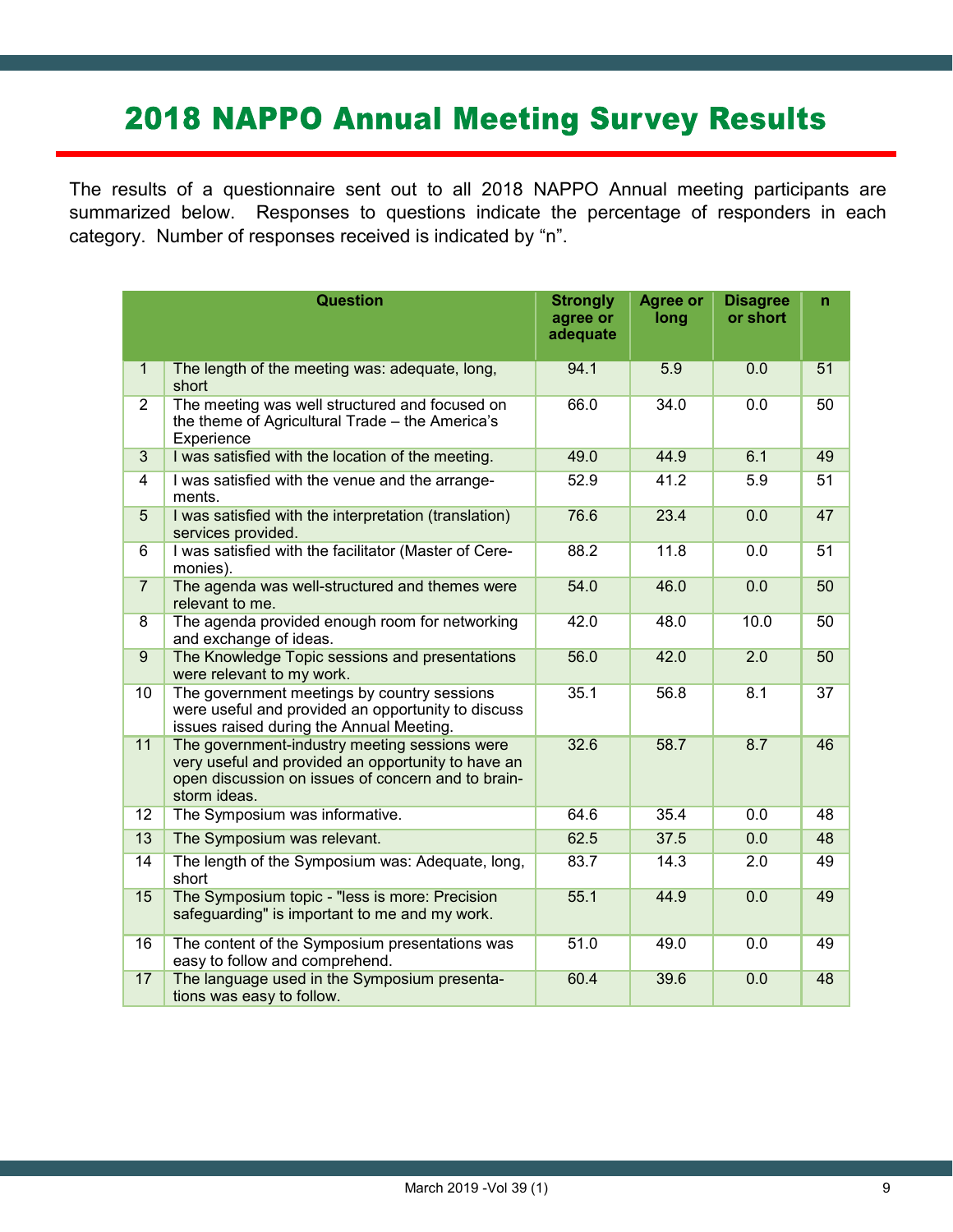## NAPPO Management Team meets in Washington DC in mid-February

The NAPPO Executive Committee, Advisory and Management Committee, Industry Advisory Group and Secretariat met in Washington DC on Feb. 19-20, 2019. Discussions centered around how the 2018 Work Program met the strategic goals and sub-goals of the current NAPPO Strategic Plan 2016-2020, the outlook for the 2019 Work Program, including the initiation of three new projects in March, the 2019 call for new NAPPO project proposals, the formation of a NAPPO Expert Group to address regional plans and activities for the celebration of the International Year of Plant Health in 2020, topics and logistics for the 2019 NAPPO Annual Meeting in Montreal, budget reporting for 2018 and budget outlook for 2019 including the Secretariat's travel schedule. The Management Team will again meet on July 23-24 in Raleigh, NC.

## **Welcome to New NAPPO Expert Group Members**

**José Alejandro Cotoc Roldán**. José Alejandro Cotoc Roldán. Manager of Quality Management Systems at the Diagnostic Branch, National Phytosanitary Reference Center (CNRF), Plant Health General Directorate (DGSV).

He obtained a degree in Agroecology from the Chapingo Autonomous University; a Criminal Sciences and Criminology degree from the Metropolitan University. In the public sector, he is in charge of Managing the Quality System at the CNRF. He is a technical auditor and lead auditor of the following standards ISO/IEC 17025:2005-NMX-EC-17025-IMNC-2006 General requirements for the competence of calibration and testing laboratories; ISO 14001 on enviromental management; OHSAS 18001: 2007 on Occupational health and safety since 2011 up to date.



In the private sector, he has been a technical auditor and lead auditor of the HACCP system, five years as HACCP System Coordinator in dairy product production in the Texcoco region, State of Mexico. He has been instructor and trainer of work equipment in quality systems for dairy products in Tulancingo, Hidalgo, Mexico. Mr. Roldan is a new member of the "Revision of RSPM 9" Expert Group **(***Authorization of laboratories for phytosanitary testing*).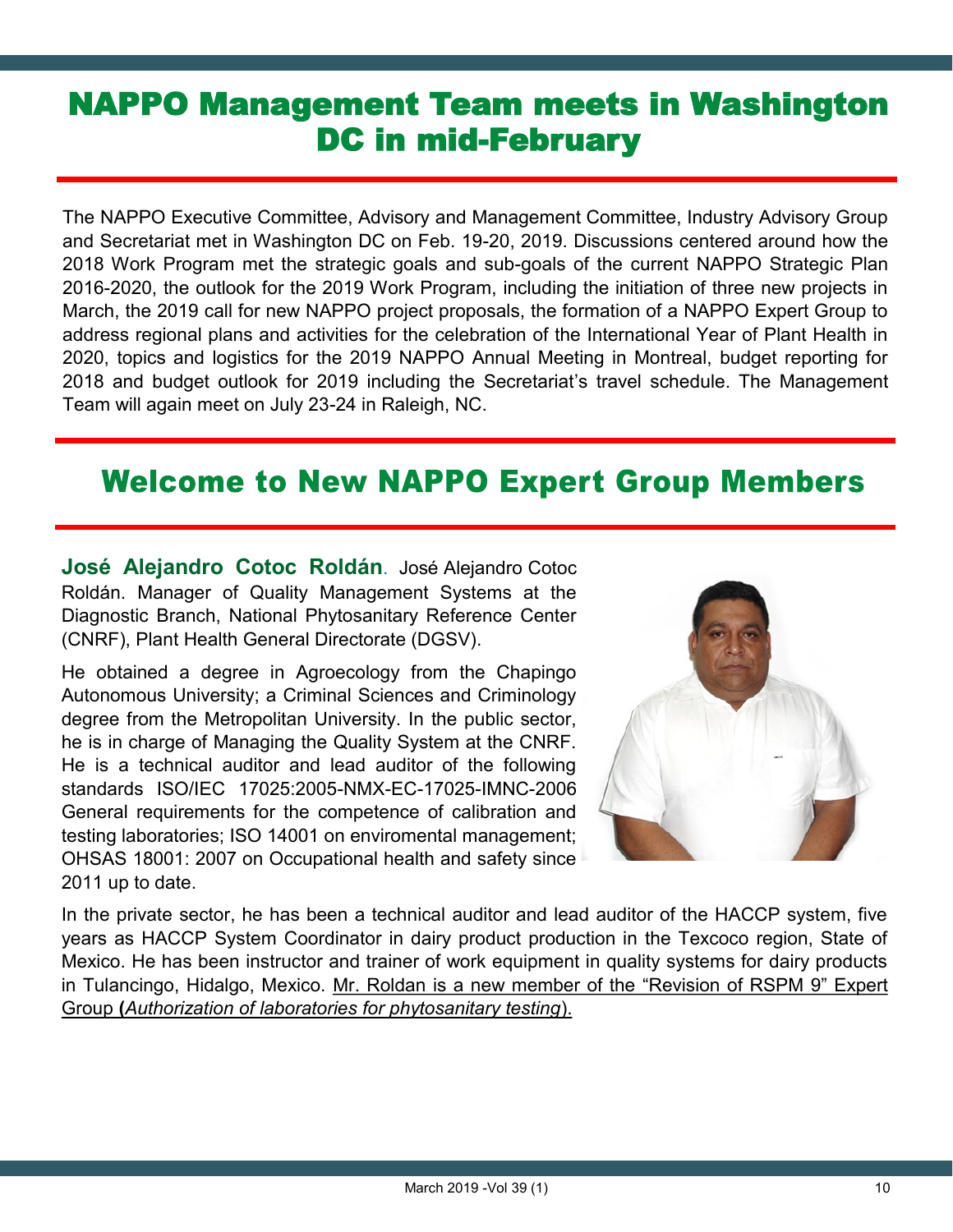## **Welcome to New NAPPO EG Members, cont.**

**José Ulises Garcia Romero**. José Ulises Garcia Romero. Coordinator for Pest Risk Analysis (PRA) at the National Phytosanitary Reference Center (CNRF), Plant Health General Directorate (DGSV SENASICA).

He has a degree in Agricultural Parasitology and a graduate degree in Plant Protection from the Chapingo Autonomous University. He did an internship in PRA at Massey University, New Zealand. In the public sector, he has seven years of experience in PRA participating in national and international meetings on risk management and assessment, he also, did preclearance activities in different countries. He was the head of the preventive system for exotic fruit flies for five years. In the private sector, he was an associate director of risks for



PROAGRO, an insurance company. As a freelancer, he was an advisor on phytosanitary regulations for companies in El Salvador, Guatemala, Colombia and Mexico. He was an extension agent in vegetables and ornamentals. In academia, he was a professor of population ecology and quarantine treatments. Mr. Romero is a new member of the Expert Group planning the workshop on Implementation of ISPM 38.

# Updates from the NAPPO Expert **Groups**

**Biological Control**. The EG will begin working on the revision of RSPM 22 (*Construction and operation of containment facilities for biological control agents*) sometime in March 2019. The Secretariat would like to welcome Mr. Gregorio Ramos García and Mr. Antolin Carlos Díaz Voss as new industry EG members from Mexico.

**ePhyto**. The EG continues to support progress of the IPPC ePhyto solution. Twenty countries have joined the hub and the US is exchanging certificates via the hub with three trading partners. Piloting of the generic system has also started in three countries.

**Khapra beetle**. The EG completed the discussion document (DD) (*North American approach to prevent entry, spread and establishment of khapra beetle (Trogoderma granarium Everts: Coleoptera: Dermestidae) in the NAPPO region*). The document will go through editorial review in early March. The final document will be sent to the EG and shared with the NAPPO Management Team. The final DD will be available through the NAPPO website.